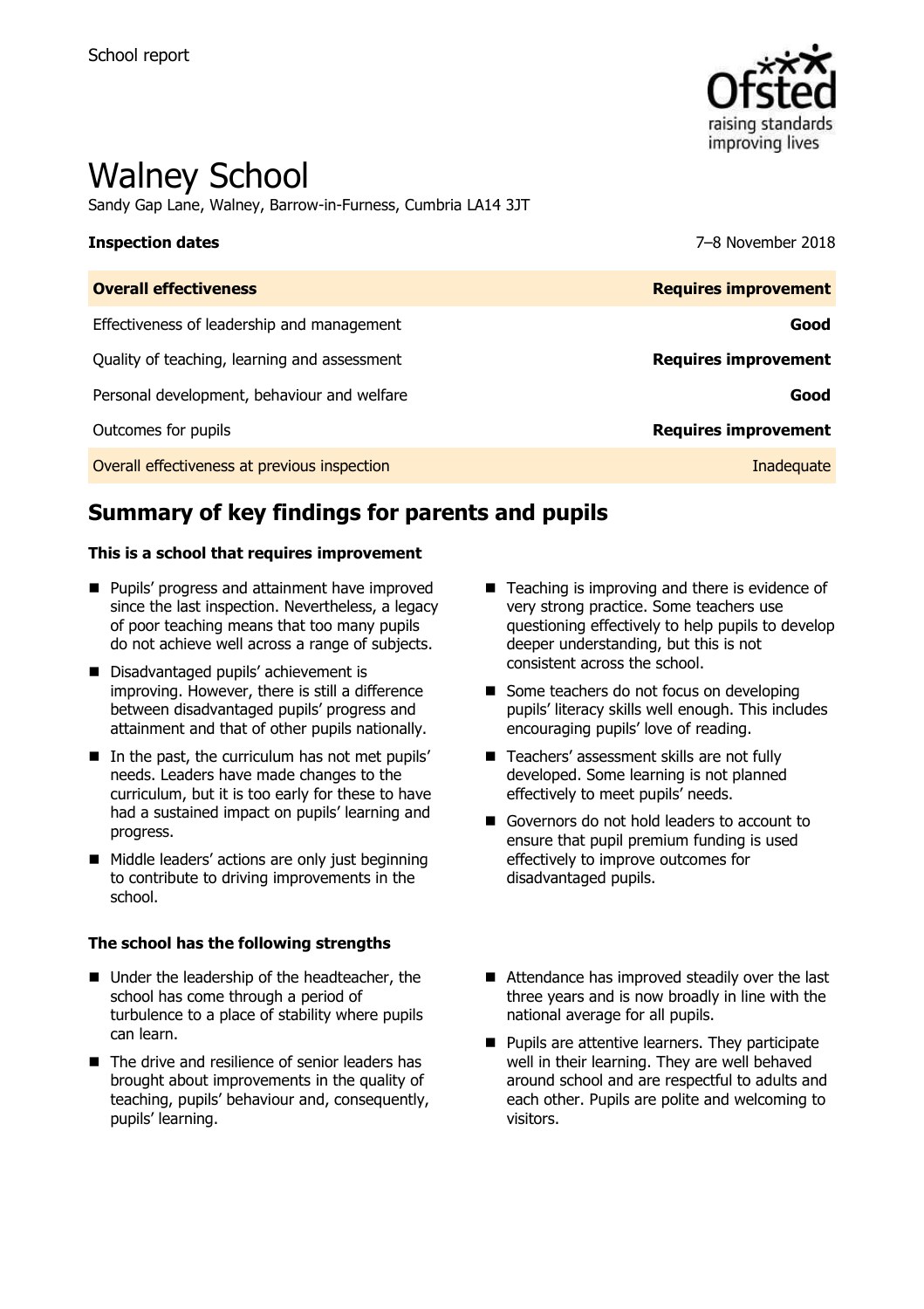

# **Full report**

In accordance with section 13(5) of the Education Act 2005, Her Majesty's Chief Inspector is of the opinion that the school no longer requires significant improvement.

### **What does the school need to do to improve further?**

- Improve the quality of teaching by making sure that all teachers:
	- use assessment effectively to plan learning that is sufficiently challenging and meets the needs of all groups of pupils
	- use questioning that enables pupils to think deeper and develop their understanding
	- develop pupils' literacy skills across all subjects, including pupils' use of subjectspecific vocabulary.
- **Further improve outcomes for pupils by:** 
	- ensuring that pupils make at least good progress from their starting points across all subjects
	- using pupil premium funding effectively to diminish the differences in the progress and attainment of disadvantaged pupils and other pupils nationally
	- ensuring that the new curriculum is embedded and meets the needs of pupils.
- Build on the effectiveness of middle leaders so that they can support senior leaders in effectively driving school improvement.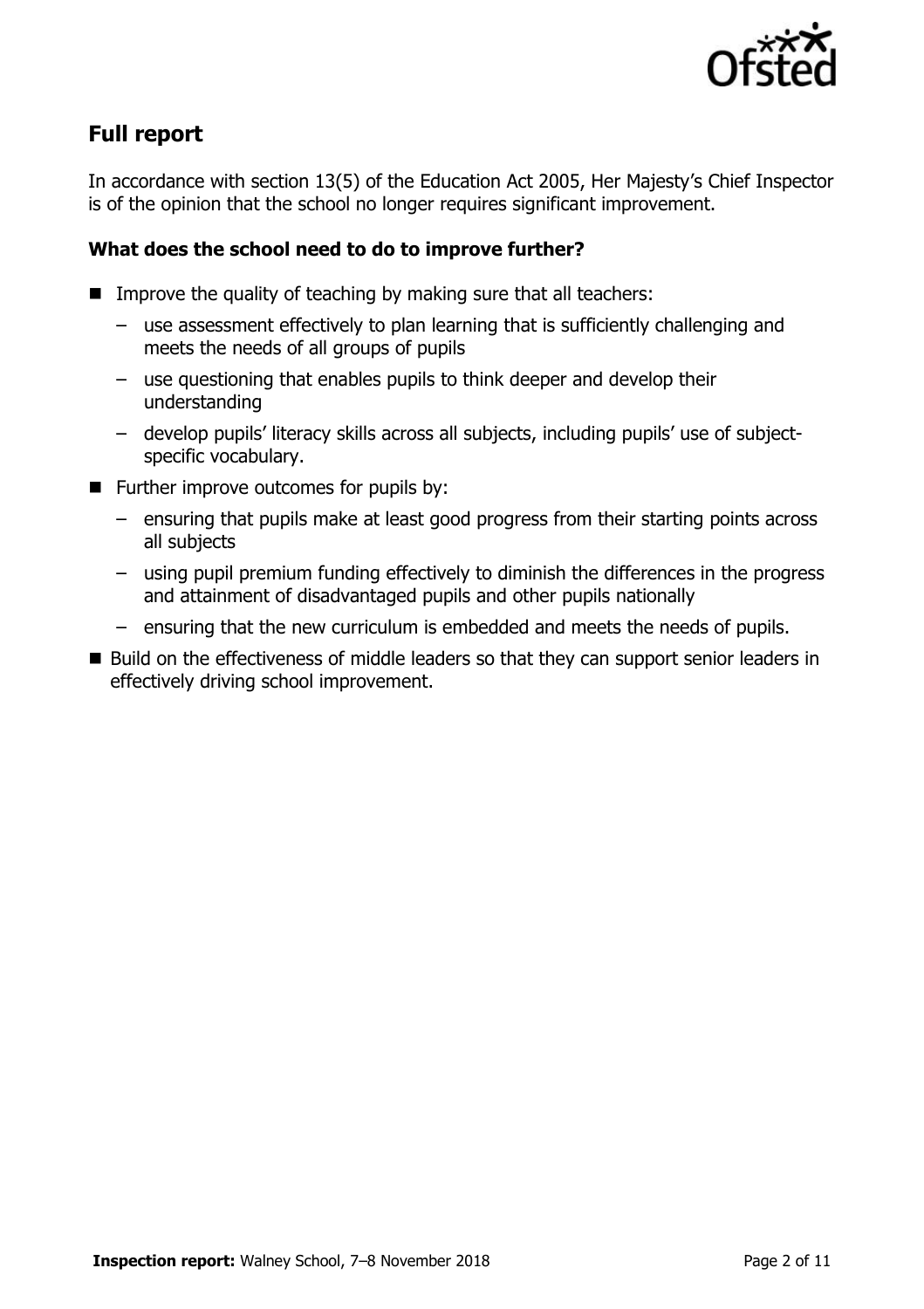

# **Inspection judgements**

### **Effectiveness of leadership and management Good**

- The headteacher has been pivotal in bringing about considerable improvement at Walney School. This has been a long journey and there have been many staffing changes over the last few years. However, the school is now a place of stability. There is a full complement of staff, including at senior and middle leadership levels, and a clear plan for further improvement.
- Senior leaders understand the headteacher's vision and know what needs to be done to put it into action. Leaders have already taken effective action to improve standards across several areas. For example, teaching is improving, pupils' behaviour is good, and the curriculum is now more effectively meeting pupils' needs.
- Middle leaders have been empowered through high-quality training and increased responsibility. They are enthused and engaged. They are beginning to understand their areas of responsibility and to hold teachers in their departments to account.
- At all levels, leaders are focused on raising achievement through the improvement of teaching and learning. High-quality, regular training for teachers has already delivered some improvements. Teachers are keen to use new skills in the classroom. Despite the improvements in the quality of teaching, it is not consistently good as not all teachers incorporate the training into their practice effectively.
- Leaders have high expectations for pupils. Middle leaders and teachers are challenged to help pupils meet their potential. This has helped teachers to understand that their previous expectations of pupils were too low.
- Leaders have made improvements to the curriculum. In the past, the curriculum did not meet the needs of pupils and this led to significant underachievement. Changes to the curriculum ensure that pupils have an appropriate broad and balanced curriculum that leads to meaningful qualifications. Unfortunately, the new curriculum has not been in place long enough to demonstrate substantial impact, particularly on GCSE outcomes for pupils.
- Leaders now provide high-quality independent careers advice for pupils. This is a blend of focused days, pupil interviews and mentoring. The school uses independent advisers and has made links with local employers and further education providers to ensure that pupils get a wide range of experiences. For the last two years, all Year 11 pupils have continued into further education, employment or training.
- Pupils' spiritual, moral, social and cultural development is important to leaders. Time is set aside on the curriculum to develop pupils' awareness of the world in which they live. A number of trips take place during the year to broaden pupils' knowledge of different cultures. Pupils are encouraged to participate in charity events within the community. For example, pupils deliver hampers to the elderly and hold a party for them each January. As a result, pupils are prepared well for life in modern Britain.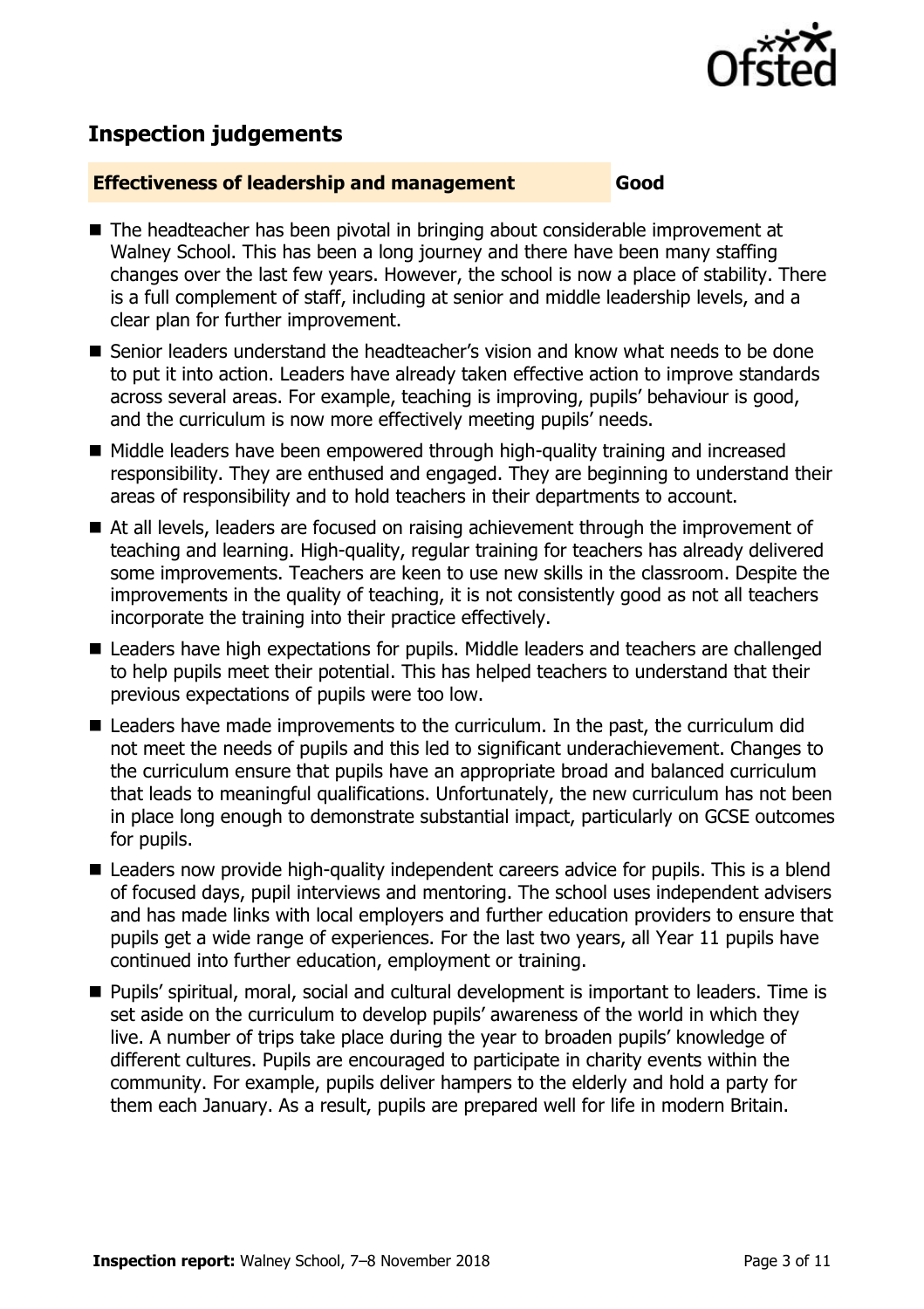

### **Governance of the school**

- The trust has acted on the external review of governance that was recommended at the time of the last inspection. There is now a rapid improvement committee that comprises the chief executive officer of the trust, three members of the governing body and a representative from Cumbria local authority. This board works with school leaders to support school improvement and reports on progress to the local governing body and the trust board.
- Governors do not always hold leaders to account. This is because they are over reliant on individual governors and the trust board to make leaders accountable. For example, governors are not aware of how effectively pupil premium funding is being spent because they expect the pupil premium governor to do this independently. In addition, the pupil premium statement does not give enough detail about pupils' barriers to learning. As a result, governors are not aware of the effectiveness of this spending.
- Governors do not realise that it is their statutory responsibility to ensure that pupil premium funding is targeted to improve outcomes for disadvantaged pupils.

### **Safeguarding**

- The arrangements for safeguarding are effective.
- Leaders have established a culture of safeguarding across the school. There are appropriate systems in place to ensure that only adults who are safe to work with pupils are employed by the school. The safeguarding policy has been updated this year and training is delivered regularly to teachers. Staff know what to do if they have concerns about a pupil and are aware of the key issues in the area.
- **Pupils told inspectors that they know how to keep themselves safe. They know how to** keep themselves safe online and said that bullying was not an issue in school but, if it happens, it is dealt with promptly by teachers.

### **Quality of teaching, learning and assessment Requires improvement**

- Teaching is improving. There is evidence of strong practice across the school and leaders are harnessing this expertise to help all teachers improve. Teachers value the training that is given to them. They are excited about trying new ideas and enjoy the collaborative nature of the support that helps them to improve their teaching.
- Leaders know that in the past, teachers have not had high enough expectations of what pupils can achieve. They have taken strong action to remedy this weakness and have increased pupils' aspirations and aims. Teachers have raised the demands that they make of the pupils. However, there are times when some teachers do not use assessment information effectively to plan learning, and this hinders pupils' progress.
- Teachers' questioning skills have been a key focus in the improvement of teaching and learning. Questioning is often used effectively, and teachers encourage pupils to think deeply and justify their ideas. This helps them to improve their knowledge and understanding. For example, during the inspection, pupils were asked to explain how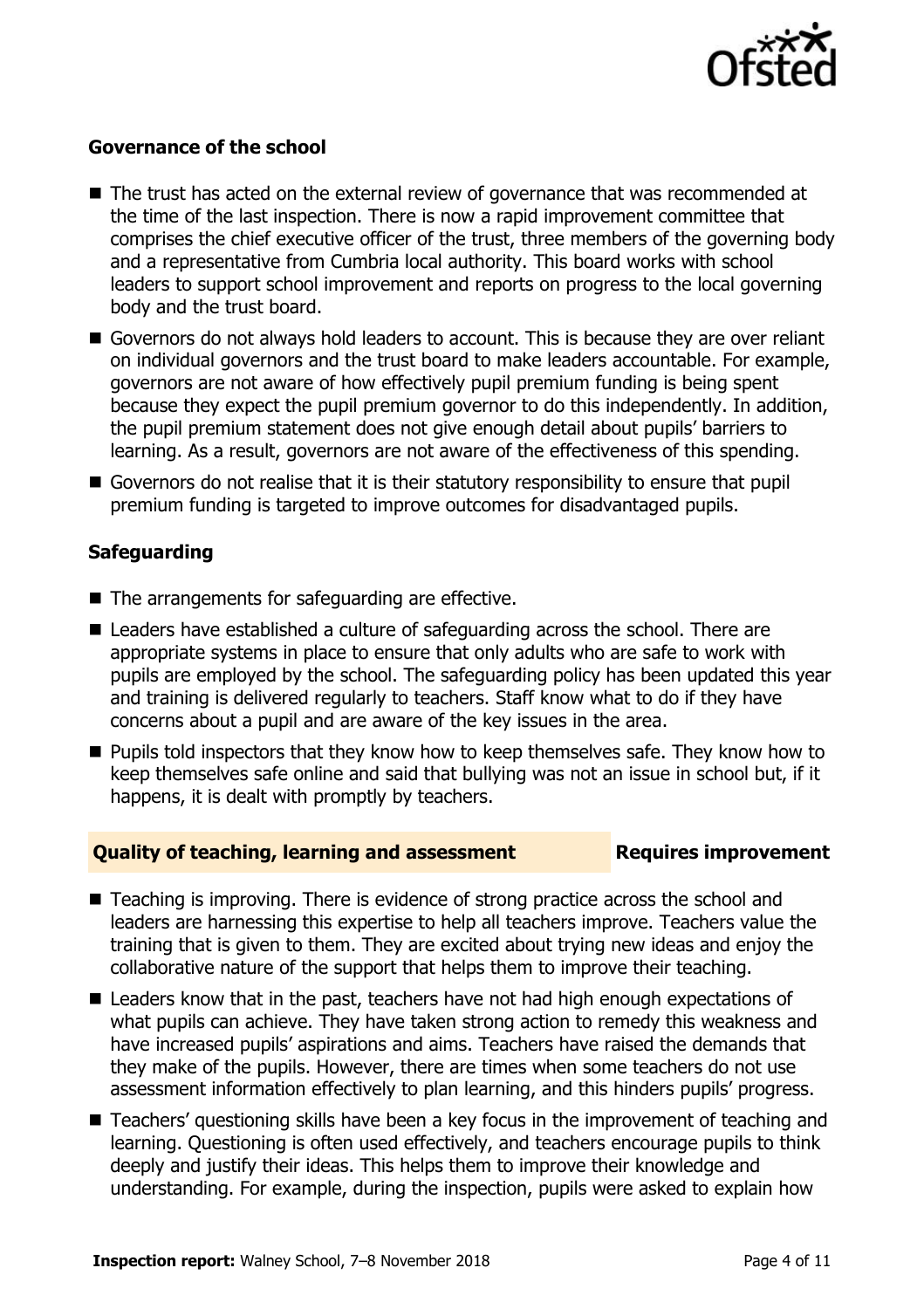

the coast can be protected from erosion. The teacher went on to ask more probing questions which encouraged pupils to consider the benefits and drawbacks of each method and evaluate the impact of these. However, not all teachers have taken on board the need to use questioning more effectively, and they fail to take pupils' learning on to the next stage. This has a negative impact on the overall improvement in teaching.

- **Despite improvements, the quality of teaching is not consistently good. There are times** when some teachers do not challenge pupils, particularly the most able. Consequently, pupils do not always develop a deeper understanding of their learning. Leaders are aware of the strengths and weaknesses in teaching and have plans in place to continue to improve further.
- Literacy is improving and pupils in Year 7 told inspectors how much they enjoyed reading for pleasure. However, some teachers do not routinely develop pupils' literacy skills, including subject-specific vocabulary.
- **E** Leaders have introduced a more precise approach to recording the needs and support of all pupils with special educational needs and/or disabilities (SEND). As a result, pupils and teachers can easily share strategies that have helped pupils to learn. Teachers are therefore planning more effectively to meet the needs of these pupils.
- Since the introduction of this approach, pupils with SEND have made improved progress. This is particularly the case for pupils who are disadvantaged and with SEND. Leaders have decided to extend this approach to include all disadvantaged pupils so that disadvantaged pupils' barriers to learning can be identified and shared with staff.

### **Personal development, behaviour and welfare Good**

### **Personal development and welfare**

- The school's work to promote pupils' personal development and welfare is good.
- Pupils' attitudes to learning are strong. They listen attentively and fully engage in their learning. Poor behaviour is extremely rare during learning, and pupils demonstrate resilience by continuing to work at a task even when they find it difficult. For example, when working on problem-solving in mathematics pupils kept trying different ways of determining an answer until they felt that they had understood it.
- The work seen in books demonstrates pupils' hard work. The work is complete and neat. Presentation is tidy. There is evidence of pupils grappling with difficult questions, which helps them to make better progress as a result.
- Leaders support pupils' personal development through a wide range of enrichment activities. These include charity events and the pupil mentor scheme, where Year 11 pupils help younger pupils to improve their literacy and numeracy skills. There are several cultural visits, such as trips to the theatre and a World War 1 battlefields trip.
- Leaders provide high-quality independent careers advice for pupils. Currently, this is focused on pupils in Years 9, 10 and 11. However, leaders plan to extend this to Years 7 and 8 in the future. As a result of this advice, all pupils in Year 11 moved on to education, employment or training after their GCSE examinations.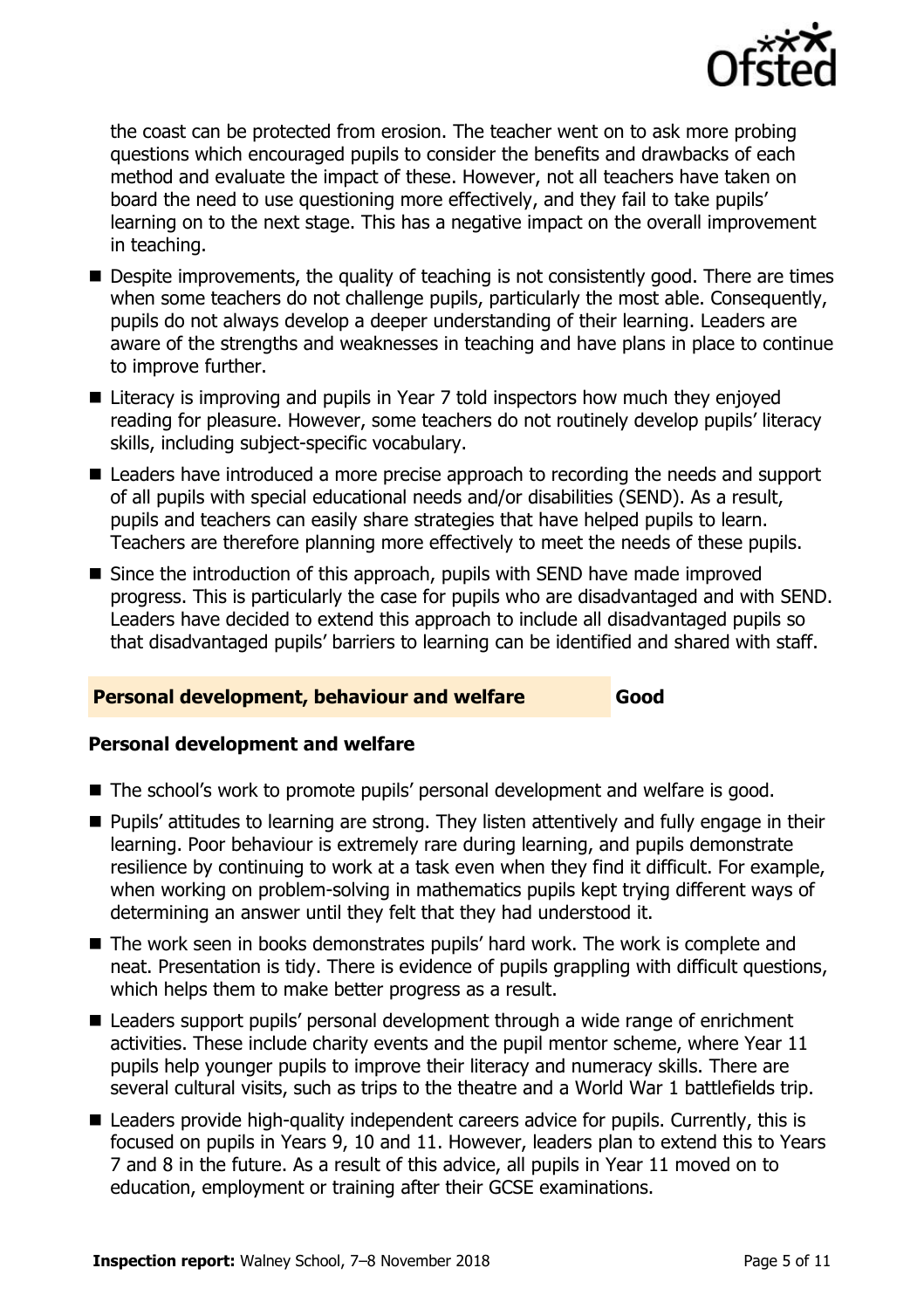

- The majority of parents and pupils feel that bullying is rare. Parents and pupils are confident that staff will deal effectively with any incidents of bullying that may occur. Pupils who spoke to inspectors said that they feel safe in school and have been taught how to keep themselves safe.
- **Pupils understand the importance of tolerance and respect. They told inspectors that all** pupils would be welcomed into Walney School and spoke with maturity about lesbian, gay and transgender issues.

### **Behaviour**

- $\blacksquare$  The behaviour of pupils is good.
- **Pupils are friendly and polite to each other and to staff. There are strong relationships** between staff and pupils that support effective learning. Pupils are welcoming and helpful to visitors. They move around the school calmly and efficiently to ensure that they arrive promptly for lessons.
- **Pupils demonstrate respect for their environment. There is no graffiti in the school and** pupils do not drop litter. The school is a pleasant and safe place to learn.
- The appointment of a school education welfare officer has brought about significant improvement in attendance. The school's overall attendance rate has been improving for the last three years and is now above the national average. Overall, the proportion of pupils who are regularly absent from school is lower than the national average. The proportion of disadvantaged pupils who are regularly absent is slightly higher than the national average for all pupils, but their attendance is steadily improving.
- Leaders' actions to improve behaviour have been successful. Pupils' behaviour in lessons and around school is good. The proportion of pupils that are temporarily excluded from school has fallen steadily over the last three years and is now broadly in line with the national average. There is a similar picture for disadvantaged pupils, where the proportion temporarily excluded from school is only slightly higher than the national average and is continuing to fall.
- Leaders have ensured that appropriate systems are in place to check on the behaviour of pupils who attend alternative provision and to ensure that they are safe.

### **Outcomes for pupils Requires improvement**

- Leaders are starting to overcome the legacy of weak teaching and a curriculum that did not meet pupils' needs. They are achieving some success, but the impact on national data in 2018 was limited. For example, in the 2018 GCSE examinations, pupils' progress in mathematics and science improved.
- Although pupils overall do not make consistently good progress, it is better than in the past. Work in pupils' books in Years 7, 8 and 9 shows that current pupils are making stronger progress. These pupils have not had to overcome the legacy of weak teaching, and the poor curriculum has not had as big an impact.
- Over time, work seen in pupils' books demonstrates that in Years 7, 8 and 9 pupils are developing their knowledge, skills and understanding across a range of subjects.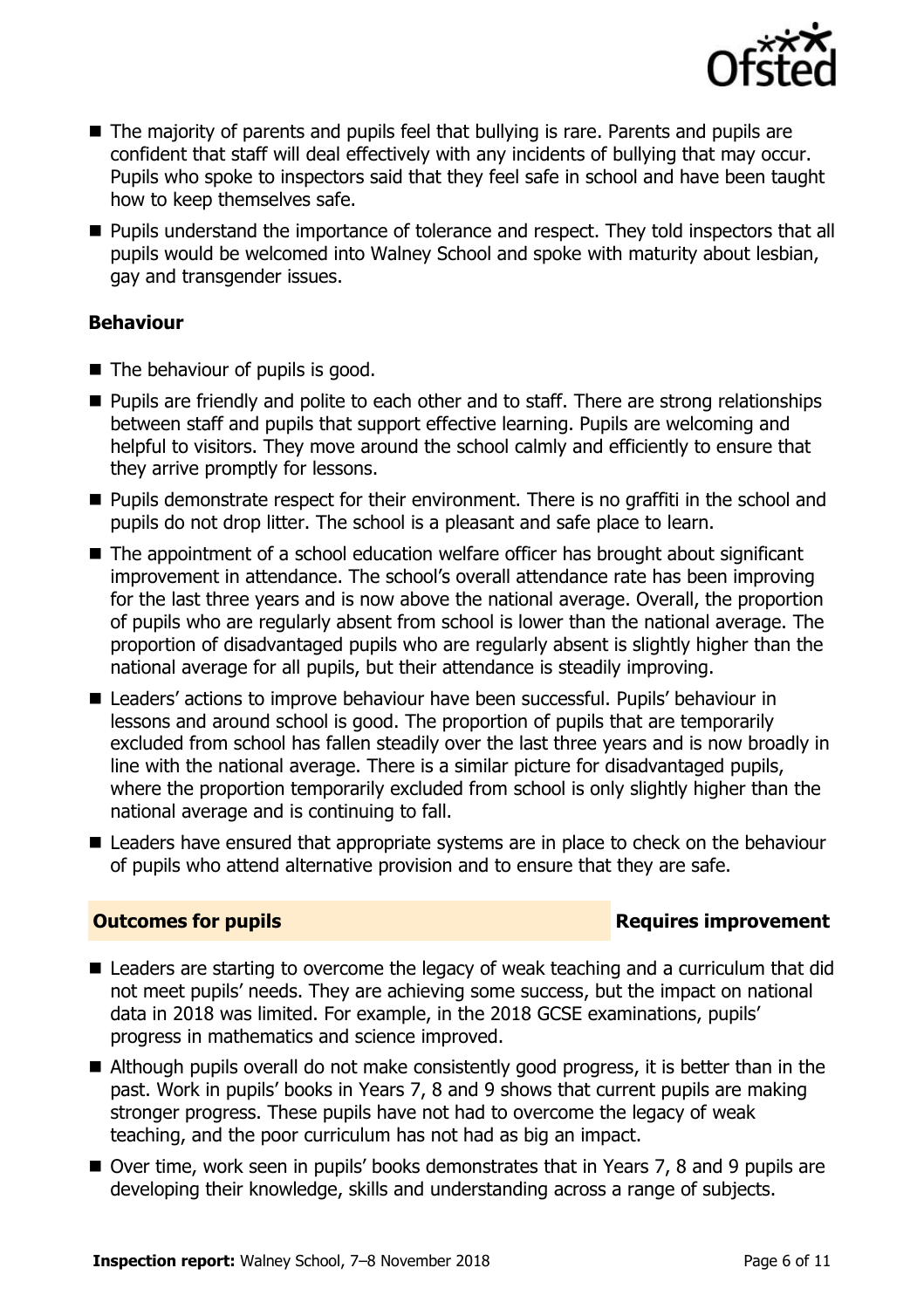

Standards of literacy are improving. In Years 10 and 11, pupils' progress is not as strong and work is focused on recall rather than application of knowledge. The work seen in pupils' books supports the school's own information, which demonstrates that rates of progress are improving in the lower year groups.

- Although pupils are making better progress in key stage three, there continues to be variation across the school in different subject areas for groups of pupils. For example, in geography and French, disadvantaged pupils are still making less progress than other pupils.
- $\blacksquare$  In some subjects, the most able pupils are not making the progress of which they are capable. This is because some teachers do not set challenging work or use questioning effectively to encourage pupils to think deeply and develop their understanding.
- High-quality independent careers advice supports pupils in making informed choices about the next stage of their education. As a result, for the last two years all Year 11 pupils have continued into further education, employment or training.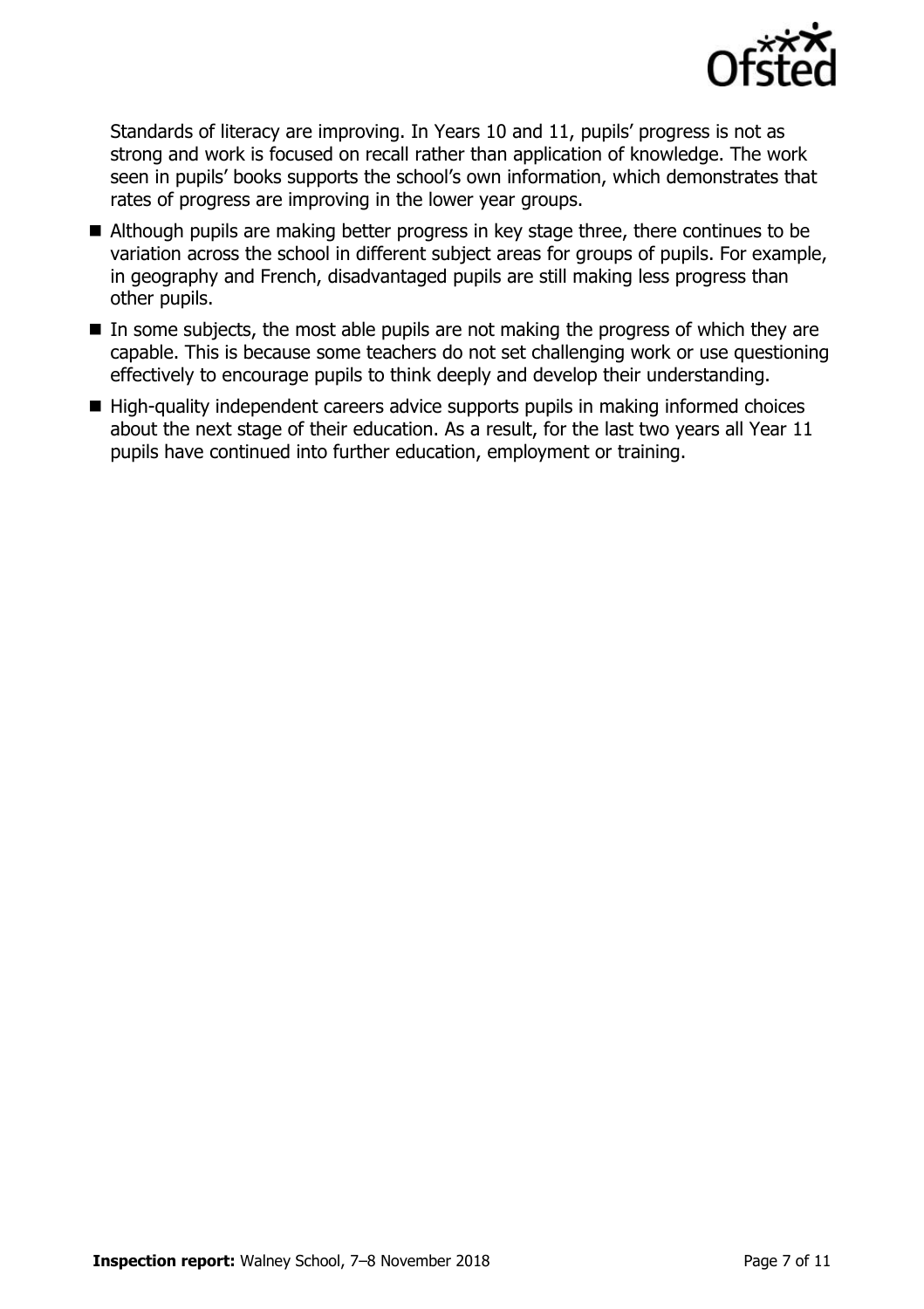

# **School details**

| Unique reference number | 141041   |
|-------------------------|----------|
| Local authority         | Cumbria  |
| Inspection number       | 10046401 |

This inspection of the school was carried out under section 5 of the Education Act 2005.

| Type of school                      | Secondary comprehensive      |
|-------------------------------------|------------------------------|
| School category                     | Academy sponsor-led          |
| Age range of pupils                 | 11 to 16                     |
| <b>Gender of pupils</b>             | Mixed                        |
| Number of pupils on the school roll | 582                          |
| Appropriate authority               | Board of trustees            |
| Chair                               | <b>Anthony Sinton</b>        |
| <b>Headteacher</b>                  | John Richardson              |
| Telephone number                    | 01229 471 528                |
| Website                             | www.walneyschool.co.uk       |
| <b>Email address</b>                | office@walney.cumbria.sch.uk |
| Date of previous inspection         | 29-30 November 2016          |

### **Information about this school**

- This is a smaller than average-sized secondary school. The proportion of girls is lower than the proportion of boys.
- The proportion of disadvantaged pupils is well above the national average.
- The proportion of pupils with SEND is well above the national average. The proportion of pupils who have an education, health and care plan is above the national average.
- The school is predominantly white British and the proportion of pupils who have English as an additional language is low.
- The school is a member of the Queen Katherine School multi-academy trust. The sponsor offers support to the school, including support for financial management and human resources.
- The school retains its own local governing body. Several members on the trust board sit on the local governing body.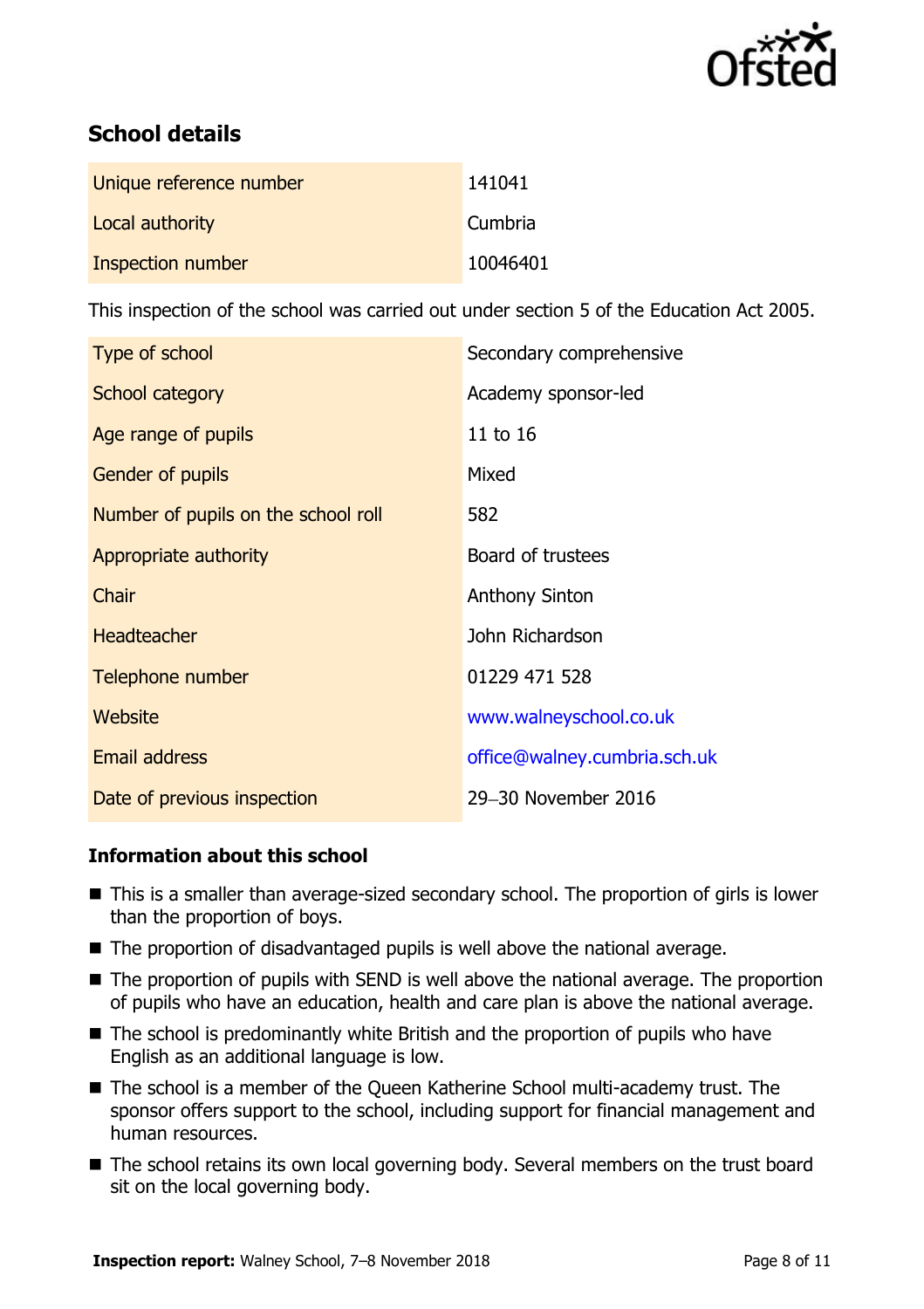

■ The school currently has three pupils in alternative provision at Newbridge House and Moorfield Learning Centre.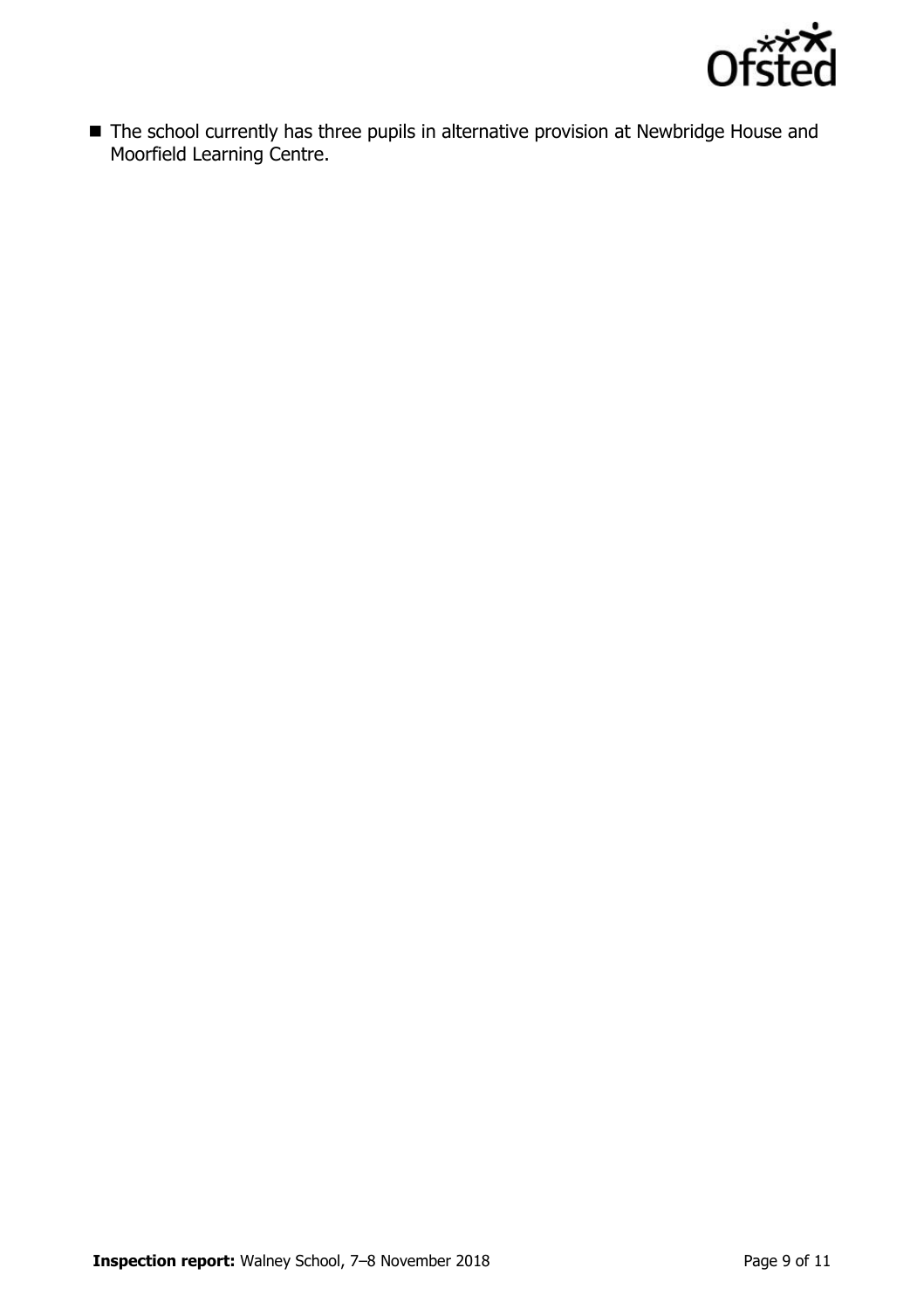

# **Information about this inspection**

- Inspectors observed teaching and learning across a range of subjects, including joint observations with school leaders.
- **Inspectors scrutinised pupils' work from Years 7, 9 and 11 across a range of subjects** alongside school leaders.
- Inspectors met with the headteacher and other senior leaders. Inspectors also met formally with pupils and spoke with pupils informally during social times. Inspectors spoke with a group of curriculum leaders, a group of pastoral leaders and a group of teachers and teaching assistants.
- An inspector spoke with three governors, including the chair of the governing body. An inspector also spoke with two members of the trust board.
- Inspectors examined a range of documentation, including school policies, safeguarding procedures, leaders' self-evaluation and leaders' school improvement plan.
- Inspectors considered the 26 responses to the online staff questionnaire, 41 responses to Ofsted's online questionnaire, Parent View, and 23 written responses from parents. There was only one response from the online pupils' questionnaire.

### **Inspection team**

| Erica Sharman, lead inspector | Her Majesty's Inspector |
|-------------------------------|-------------------------|
| Paul Edmondson                | Ofsted Inspector        |
| Nell Banfield                 | Ofsted Inspector        |